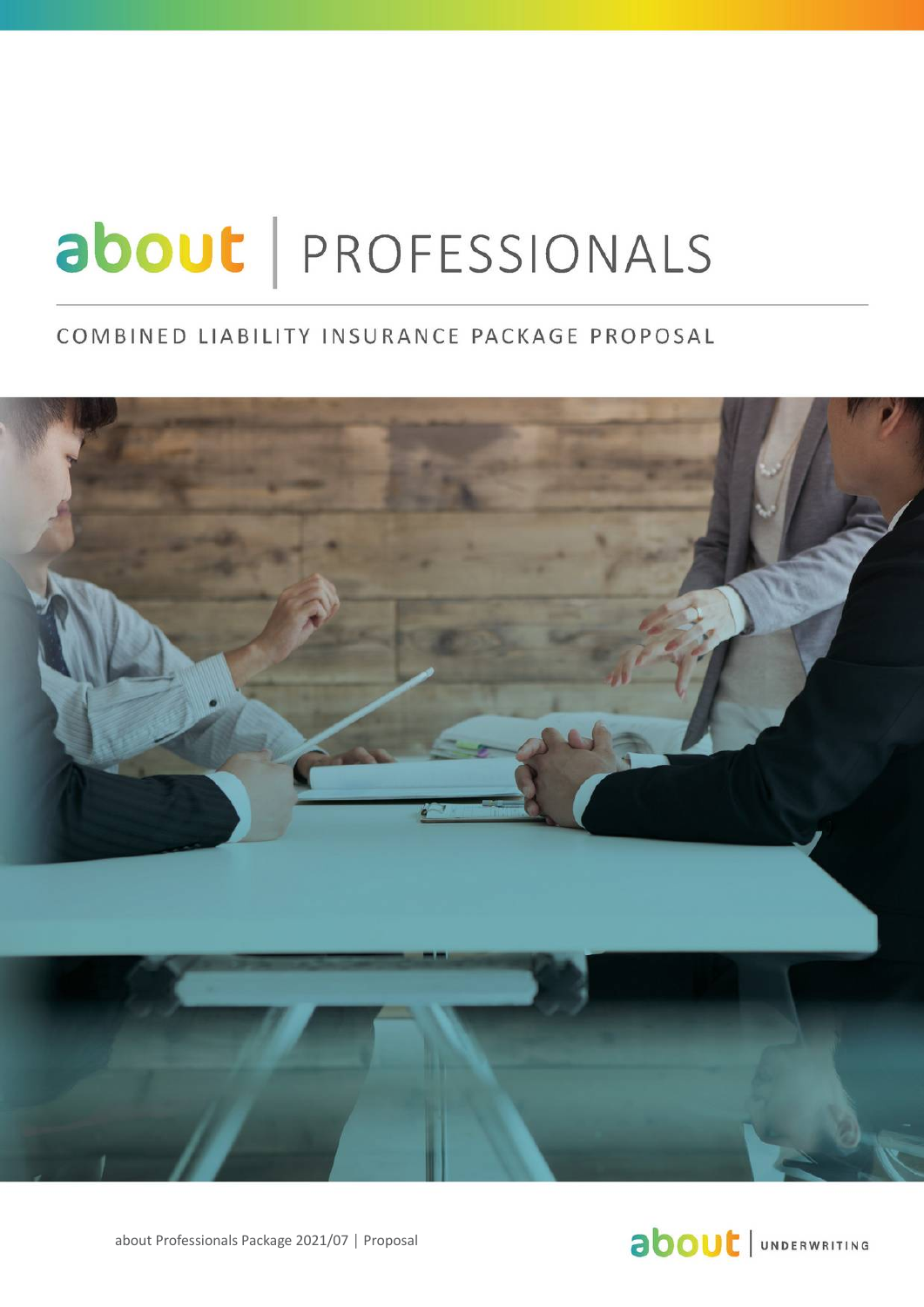## **IMPORTANT INFORMATION: PLEASE READ THE FOLLOWING INFORMATION BEFORE COMPLETING THIS PROPOSAL**

**about** JUNDERWRITING

#### **Obtaining a Quotation**

To minimise delays in obtaining a quotation please provide complete answers to all questions in this proposal and attach relevant brochures, CVs, etc. that you believe will help us understand your business.

#### **Your Duty of Disclosure**

The requirement of full and frank disclosure of anything which may be material to the risk for which you seek cover (for example, claims, whether founded or unfounded), is of the utmost importance with this type of insurance.

Before you enter into an insurance contract, you have a duty to tell us anything that you know, or could reasonably be expected to know, that may affect our decision to insure you and on what terms.

You have this duty until we agree to insure you.

You have the same duty before you renew, extend, vary or reinstate an insurance contract.

You do not need to tell us anything that:

- reduces the risk we insure you for; or
- is common knowledge; or
- we know or should know as an insurer; or
- we waive your duty to tell us about.

#### **Non-disclosure (if you do not tell us something)**

If you do not tell us anything you are required to, we may cancel your contract or reduce the amount we will pay you if you make a claim, or both.

If your failure to tell us is fraudulent, we may refuse to pay a claim and treat the contract as if it never existed.

#### **Defence Costs & Averaging Provision**

General Conditions within the policy provides that if your liability for any Claim is for an amount in excess of the amount of the limit of liability, then we, where applicable shall only cover the same proportion of such defence costs as the limit of liability bears to the total amount to be paid dispose of the claim (exclusive of defence costs).

#### **Claims Made and Notified Policy**

The cover provided under this policy may include insurance that operates on a 'Claims Made and Notified' basis. This means that the policy will only cover you for claims made against you and notified to us in writing during the period of insurance.

Where a 'Retroactive Date' is specified in your policy schedule, your policy only covers any claim made against you during the period of insurance that arises from any conduct, act, error or omission that occurred on or after the Retroactive Date.

Section 40(3) of the *Insurance Contracts Act 1984* (Cth) provides that where an insured gives notice in writing to the insurer of facts that might give rise to a claim against the insured as soon as reasonably practicable after the insured became aware of those facts but before the period of expiry, the insurer is not relieved of liability under the insurance contract in respect of the claim, by reason only that it was made after the expiration of the period of insurance.

The above right arises solely under Section 40(3) of the *Insurance Contracts 1984* (Cth) and not under your insurance policy.

#### **Liability assumed by you under a contract or agreement**

It is not possible for you to transfer to us the entire spectrum of legal liabilities which you may be compelled to bear under the terms of a wide variety of Indemnity and/or Hold Harmless Clauses frequently inserted into commercial business contracts by principals, lessors or other parties.

Liability assumed by you under contract or agreement is only covered to the extent described in your insurance policy.

Prior to accepting legal liability for loss, destruction, damage or injury, which would not otherwise have attached to you at law, you should contact your insurance broker to enquire whether your insurance policy covers such liability or, if not, whether it may be so extended.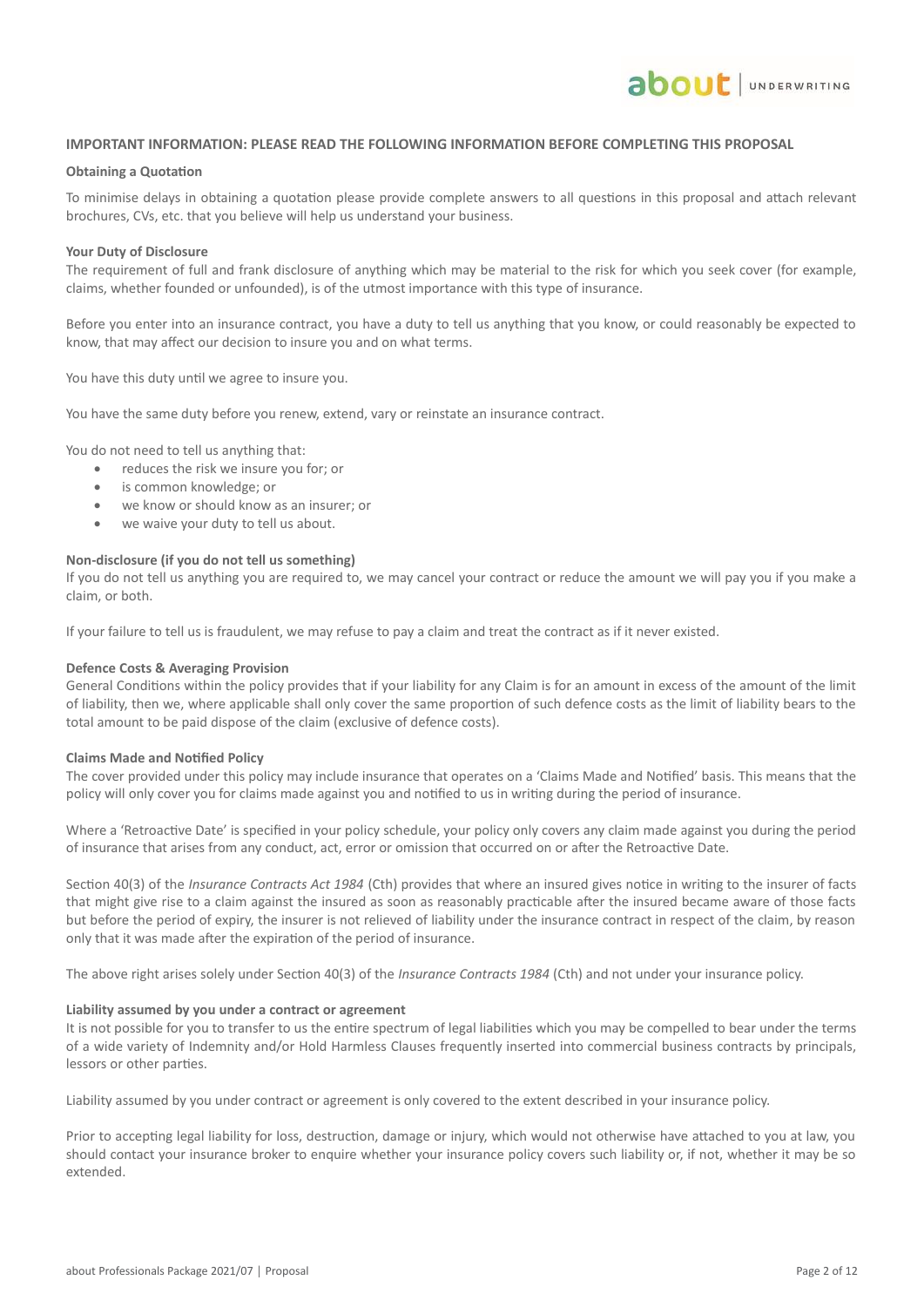#### **Subrogation Agreements**

Where another person would be liable to compensate you for any legal liability for loss, destruction, damage or injury otherwise covered by this insurance, but you have agreed with that person either before or after the loss, destruction, damage or injury occurred that you would not seek to recover any monies from that person, we will not cover you under this insurance for such legal liability for loss, destruction, damage or injury.

#### **Privacy**

About Underwriting value the privacy of your personal information and we will ensure the handling of your personal information is dealt with in accordance with the *Privacy Act 1988* (Cth) (the Act) and the relevant Australian Privacy Principals. Our full privacy policy can be accessed at **aboutunderwriting.com.au** 

When we provide insurance products and/or services, we ask you for the personal information we need to assess applications for insurance policies, to administer and manage insurance policies and to investigate and handle claims. This can include a broad range of information ranging from your name, date of birth, address and contact details to other information about your personal affairs including your profession, financial affairs including financial statements, any criminal convictions or claims.

We may need to disclose personal information that you provide us to contractors, coinsureds, insurers and underwriters (who may be located overseas), lawyers, claims adjusters and others engaged by About Underwriting to enable them to administer policies or handle claims. Regardless of the information shared, we will take all reasonable steps to ensure that the above parties protect your information in the same way that we do.

Our Privacy Policy shown in the above link contains information about how you can access the information we hold about you, ask us to correct it, or make a privacy related complaint. You can obtain a copy from our Privacy Officer by emailing to privacy@aboutunderwriting.com.au

#### **Consent**

By visiting any of our websites, online quotation systems, applying for, renewing or using any of our products or services you agree to your information being collected, held, used and disclosed as set out in our Privacy Policy.

#### **Claims Conditions**

#### Reporting and Notice

Every claim made against you (the insured) shall be notified to us as soon as practicable, and in any event, prior to the expiry of the Period of Insurance or Extended Reporting Period (if applicable), and all documentation and correspondence pertaining to such claim shall be forwarded to us as soon as practicable after receipt. All notifications of claims must be sent to:

#### claims@aboutunderwriting.com.au

Attention: Claims Manager About Underwriting Pty Ltd PO Box 16106 Collins Street West, Melbourne, VIC 8007

#### Summary

You agree:

- at your expense, to give us all information that will assist us, our investigators and legal representatives, cooperate fully with us and do all things reasonably practicable to avoid or diminish any claim.
- to waive any claim for legal professional privilege to the extent only that the privilege would otherwise prevent any investigator or legal representative from disclosing information to us.
- not to admit liability, settle or incur any costs for a claim without our prior written consent.
- that we shall be entitled to have the conduct of any claim and may do so in your name.

The claims conditions are more fully described in the "claims conditions" sections of the accompanying policy.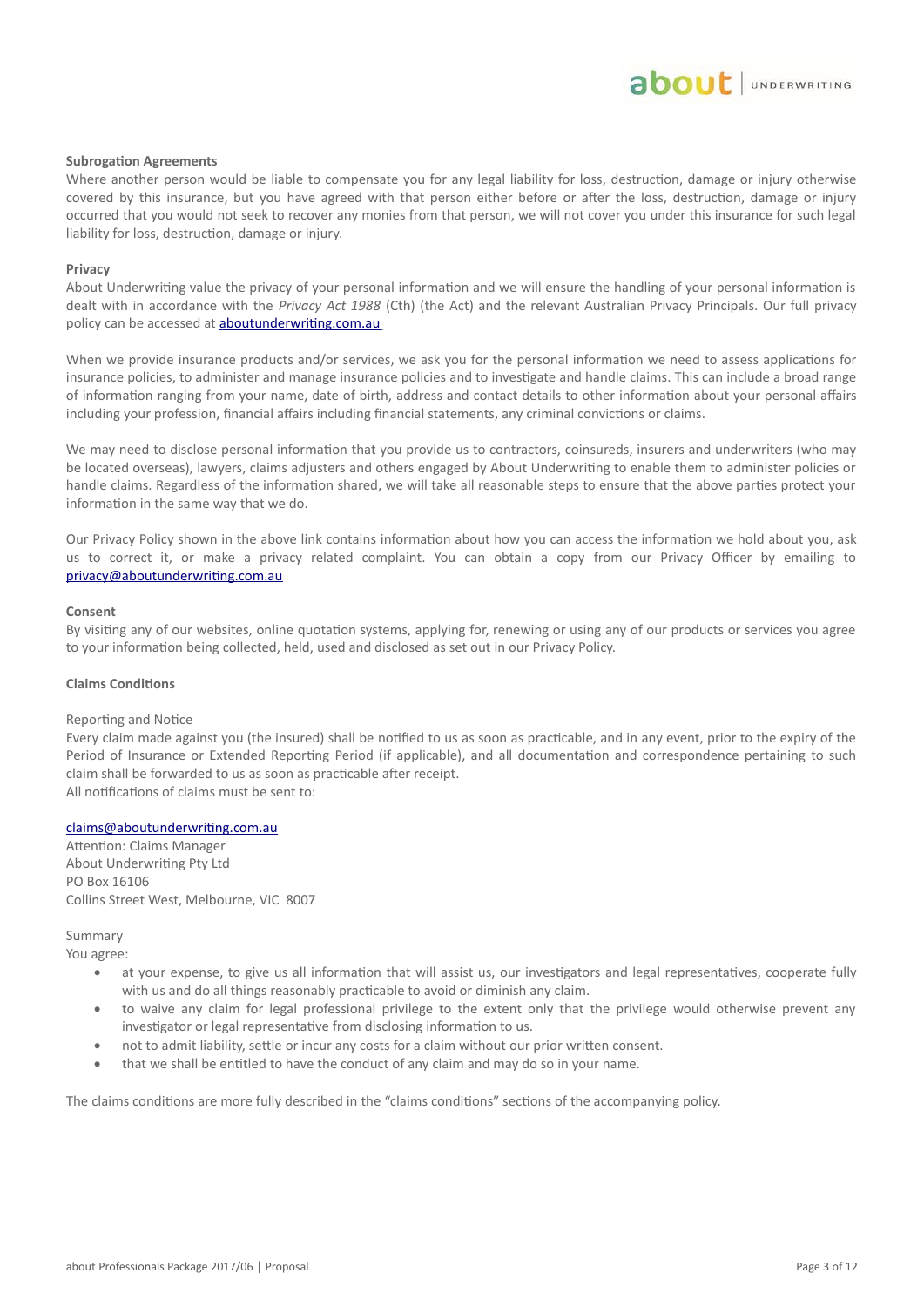

**Complaints, Disputes or Feedback**

If you wish to make a complaint or provide feedback about our products or services, or a Privacy breach, you can contact us at complaints@aboutunderwriting.com.au or privacy@aboutunderwriting.com.au Please refer to our complaints & disputes process detailed at **aboutunderwriting.com.au** 

If this does not resolve the matter or you are not satisfied with the way a complaint has been dealt with, you should contact:

Lloyd's Underwriters' General Representative in Australia Suite 1603 Level 16, 1 Macquarie Place Sydney NSW 2000 Telephone Number: (02) 8298 0700 Email: idraustralia@lloyds.com

Complaints that cannot be resolved can be escalated to an independent dispute resolution body; Australian Financial Complaints Authority (AFCA). This external dispute resolution body has the ability to make decisions of which About Underwriting are obliged to comply. Contact details are:

> Australian Financial Complaints Authority Phone: 1800 931 678 Fax: (03) 9613 6399 Email: *info@afca.org.au* Internet: [https://www.afca.org.au](https://www.afca.org.au/) GPO Box 3, Melbourne, VIC 3001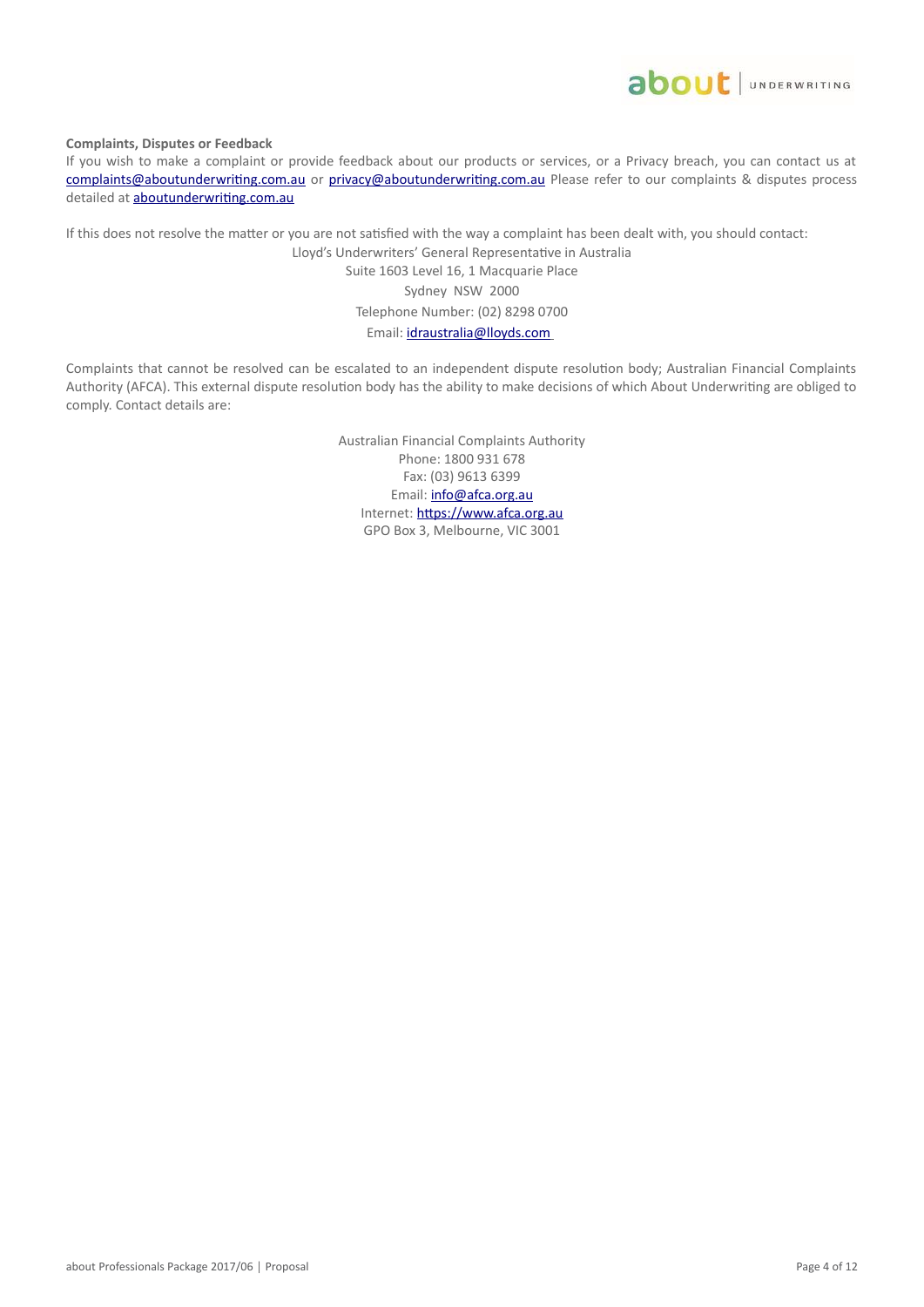

### **Professionals Package Proposal**

This Proposal is for Professional Indemnity and General and Products Liability; specific to Professionals (Miscellaneous Professional Companies and Consultants).

"You/your" in this Proposal means the "Named Insured".

## **About you**

1. Named insured(s):

| 2. Trading name(s):            |                             |  |
|--------------------------------|-----------------------------|--|
|                                |                             |  |
| 3. ABN:                        | Are you registered for GST? |  |
|                                | $\Box$ Yes $\Box$ No        |  |
| 4. Web address(es):            |                             |  |
|                                |                             |  |
| 5. Principal business address: |                             |  |
|                                |                             |  |
| 6. Other business locations:   |                             |  |
|                                |                             |  |

### **About the business**

7. Please provide a detailed description of the Professional Services:

Please attach any relevant brochures or other documentation.

8. Business commencement date: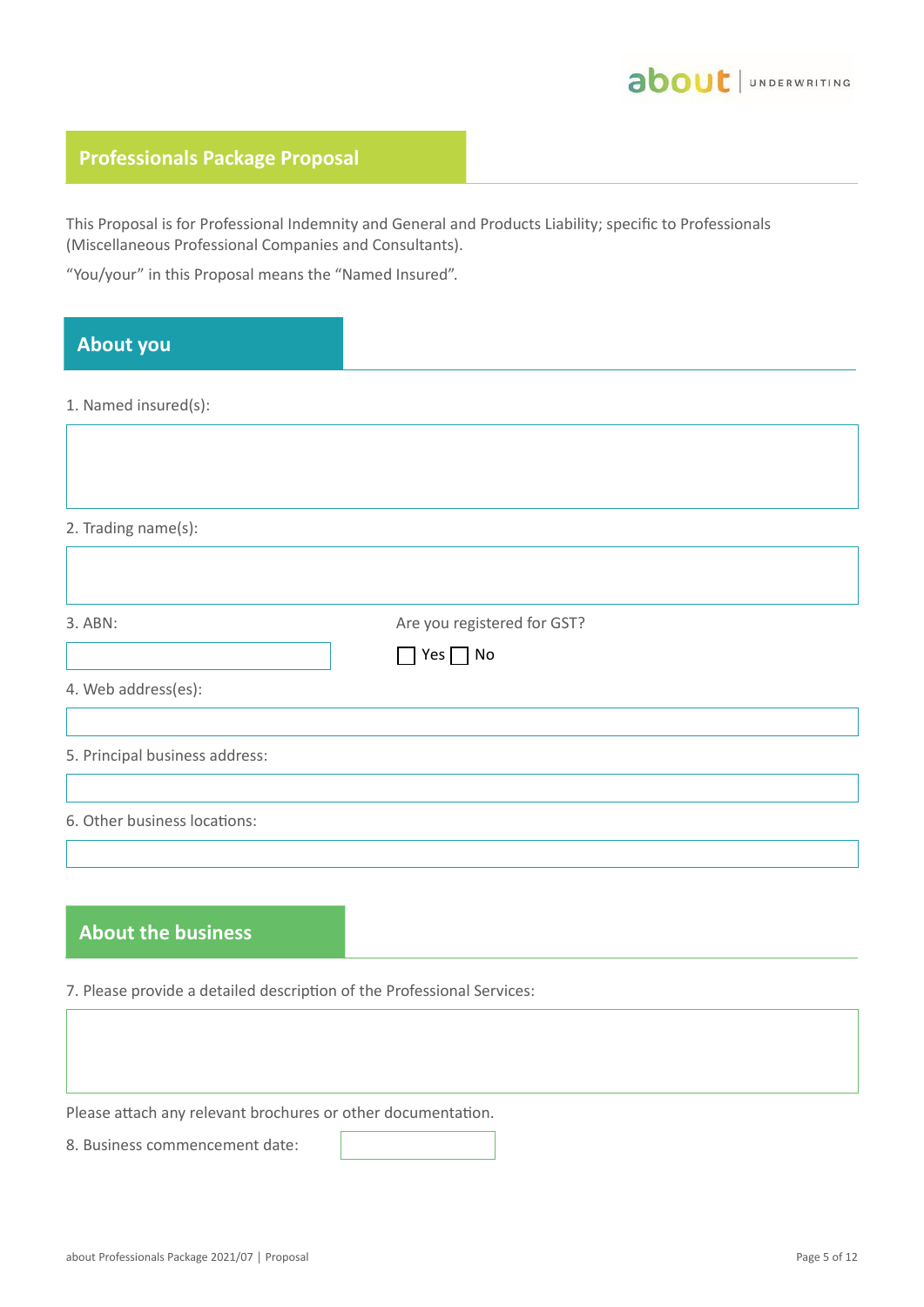

9. Principals, Partners or Directors details:

| Name of Principals, Partners or Age<br><b>Directors</b> | <b>Qualifications</b> | <b>Date Qualified</b><br>(DD/MM/YYYY) | <b>Years Practising as</b><br>Principal |                             |
|---------------------------------------------------------|-----------------------|---------------------------------------|-----------------------------------------|-----------------------------|
|                                                         |                       |                                       | <b>This</b><br>Practice                 | <b>Previous</b><br>Practice |
|                                                         |                       |                                       |                                         |                             |
|                                                         |                       |                                       |                                         |                             |
|                                                         |                       |                                       |                                         |                             |
|                                                         |                       |                                       |                                         |                             |

| 10. | a) Employees                        | <b>Number of Staff</b> |
|-----|-------------------------------------|------------------------|
|     | Principals/Partners/Directors       |                        |
|     | <b>Qualified Staff</b>              |                        |
|     | Administrative/Clerical             |                        |
|     | Other (Specify)                     |                        |
|     | <b>Total</b>                        |                        |
|     |                                     |                        |
|     | b) Total Payroll                    | \$                     |
|     | Payments to Consultants/Contractors | \$                     |
|     | Payments to Labour Hire Workers     | \$                     |
|     |                                     |                        |

11. Please list your professional memberships:

| 12. Professional Fee income: |                         |                      |  |
|------------------------------|-------------------------|----------------------|--|
| Past financial year:         | Current financial year: | Next financial year: |  |
|                              | \$                      | S                    |  |
|                              |                         |                      |  |

13. Please state the percentage of fee income derived from each of your declared business activities in the past financial year:

#### **Activities Percentage of fee income**

|  | Cont |
|--|------|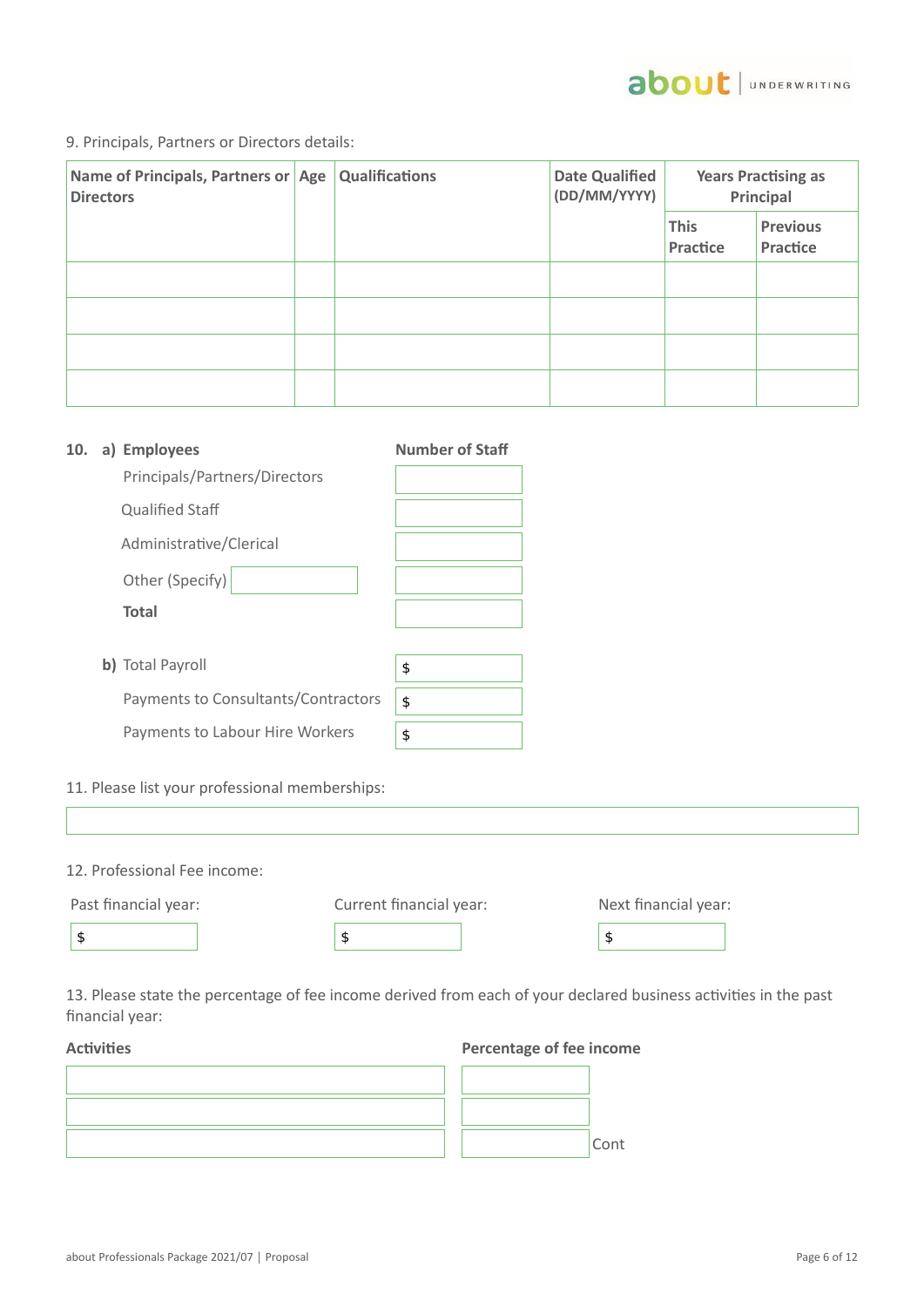|  |  | UNDERWRITING |
|--|--|--------------|
|  |  |              |

| <b>Total</b>                                                                                                                                                                                      | 100% |         |     |                    |
|---------------------------------------------------------------------------------------------------------------------------------------------------------------------------------------------------|------|---------|-----|--------------------|
| 14. Do you expect these percentages to change in the next financial year?                                                                                                                         |      |         | Yes | No                 |
| If Yes, please provide details:                                                                                                                                                                   |      |         |     |                    |
|                                                                                                                                                                                                   |      |         |     |                    |
| 15. Please provide a percentage split of the states in which you generate your fee income:                                                                                                        |      |         |     |                    |
| NSW:<br>ACT:                                                                                                                                                                                      | NT:  | QLD:    |     | SA:                |
| TAS:<br>VIC:                                                                                                                                                                                      | WA:  | $O/S$ : |     | <b>Total: 100%</b> |
| 16. Have you been licensed and registered in all states and territories in which you conduct your business since<br>the business commencement date? If No, please provide additional information: |      |         | Yes | No                 |
|                                                                                                                                                                                                   |      |         |     |                    |
| 17. Do you conduct business overseas? If Yes, please provide details:                                                                                                                             |      |         | Yes | No                 |
|                                                                                                                                                                                                   |      |         |     |                    |
| 18. Has the name of your business ever changed or have you ever operated your business under a different<br>corporate entity? If Yes, please provide additional information:                      |      |         | Yes | No                 |
|                                                                                                                                                                                                   |      |         |     |                    |
| 19. Has your business amalgamated, merged or acquired any other business or practice? Pes                                                                                                         |      |         |     | No                 |
| If Yes, please provide additional information:                                                                                                                                                    |      |         |     |                    |
|                                                                                                                                                                                                   |      |         |     |                    |
| 20. Is any Principal/Partner/Director associated or connected with any other business? Yes                                                                                                        |      |         |     | No                 |
| If Yes, please provide details:                                                                                                                                                                   |      |         |     |                    |
|                                                                                                                                                                                                   |      |         |     |                    |
|                                                                                                                                                                                                   |      |         |     |                    |
| 21. Does any one client represent more than 25% of your annual income?                                                                                                                            |      |         | Yes | No                 |
| If Yes, please provide additional information:                                                                                                                                                    |      |         |     |                    |
|                                                                                                                                                                                                   |      |         |     |                    |
| 22. Are written reports provided to clients?                                                                                                                                                      |      |         | Yes | No                 |

If Yes, please provide sample copies along with details of disclaimers used in connection with such reports.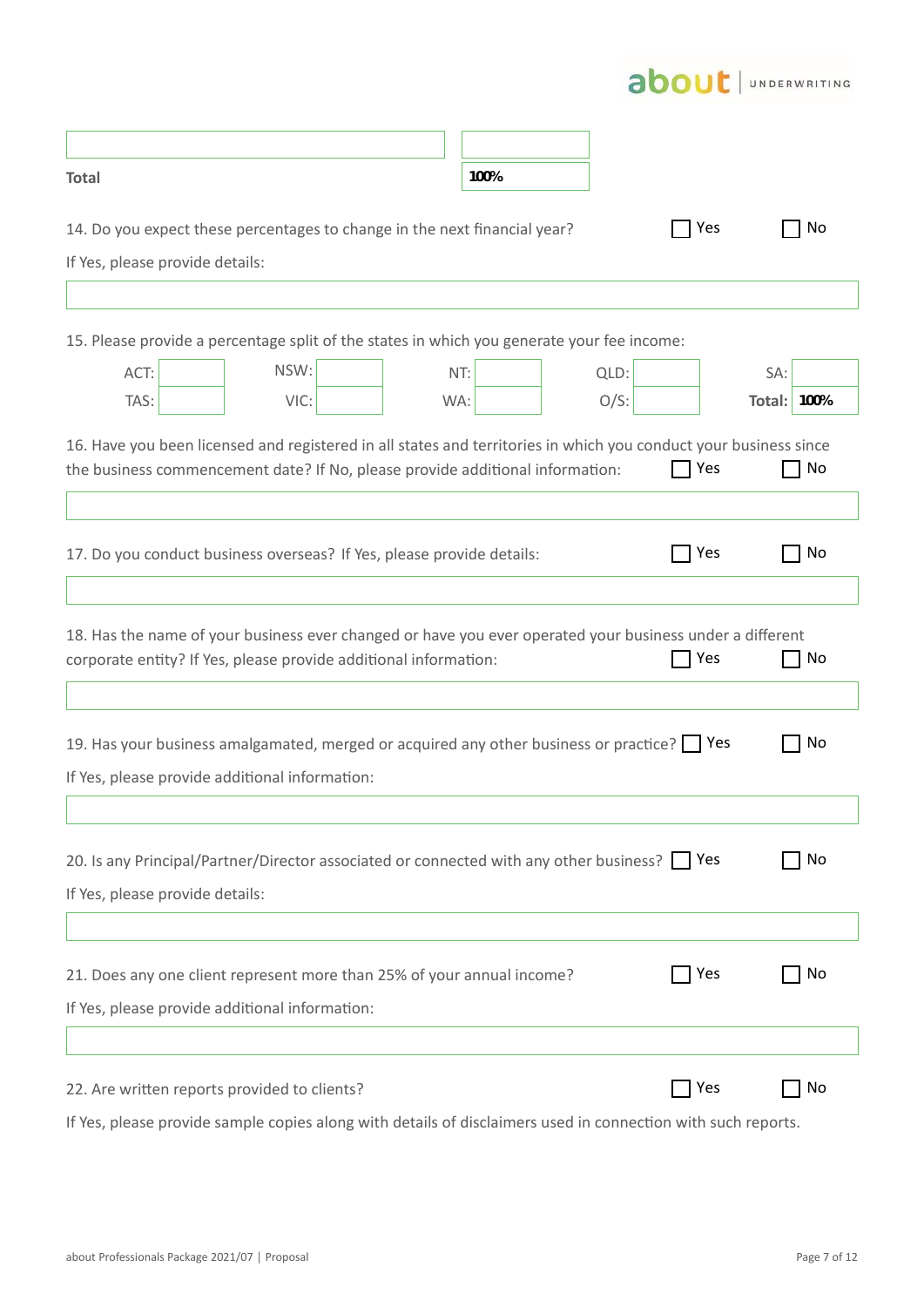## about JUNDERWRITING

| or director)?                                                                                                                                                                                                                               | No |
|---------------------------------------------------------------------------------------------------------------------------------------------------------------------------------------------------------------------------------------------|----|
| b)<br>Are duties segregated so that no one person can control refund of<br>Yes<br>monies or return of goods above \$5,000, from commencement to<br>completion without referral to another party (i.e. financial controller or<br>director)? |    |
| $\mathsf{C}$<br>Are all employees required to take a minimum of two weeks<br>Yes<br>uninterrupted annual leave per year?                                                                                                                    | No |
| d)<br>When payments are made for invoices received are the payment details<br>Yes<br>specified in the invoices (e.g. bank account details) confirmed by<br>telephone with the payee prior to making payment?                                | No |
| 24. Do you require Fidelity Cover?<br>Yes                                                                                                                                                                                                   | No |
| If Yes, please select your preferred sub-limit:                                                                                                                                                                                             |    |
| 550,000<br>\$100,000<br>\$250,000                                                                                                                                                                                                           |    |
|                                                                                                                                                                                                                                             |    |

#### **About your Claims**

**Duties**

**NB. The following claims questions relate to all matters of all policy sections, ie: Professional Indemnity, General and Products Liability, Management Liability, Cyber Liability and Statutory Liability:**

| 25. After full enquiry of all your employees, has any insurance claim been made against you or your business or |             |           |
|-----------------------------------------------------------------------------------------------------------------|-------------|-----------|
| that of any principal, partner, director or employee in this or any other business?                             | $\prod$ Yes | $\Box$ No |

If Yes, please provide details:

| Date Notified Insurer<br>(DD/MM/YYYY) | <b>Description</b> | <b>Amount Paid</b> | Maximum<br><b>Potential Loss</b> | Open | <b>Finalised or Claimant Name</b> |
|---------------------------------------|--------------------|--------------------|----------------------------------|------|-----------------------------------|
|                                       |                    |                    |                                  |      |                                   |
|                                       |                    |                    |                                  |      |                                   |
|                                       |                    |                    |                                  |      |                                   |
|                                       |                    |                    |                                  |      |                                   |
|                                       |                    |                    |                                  |      |                                   |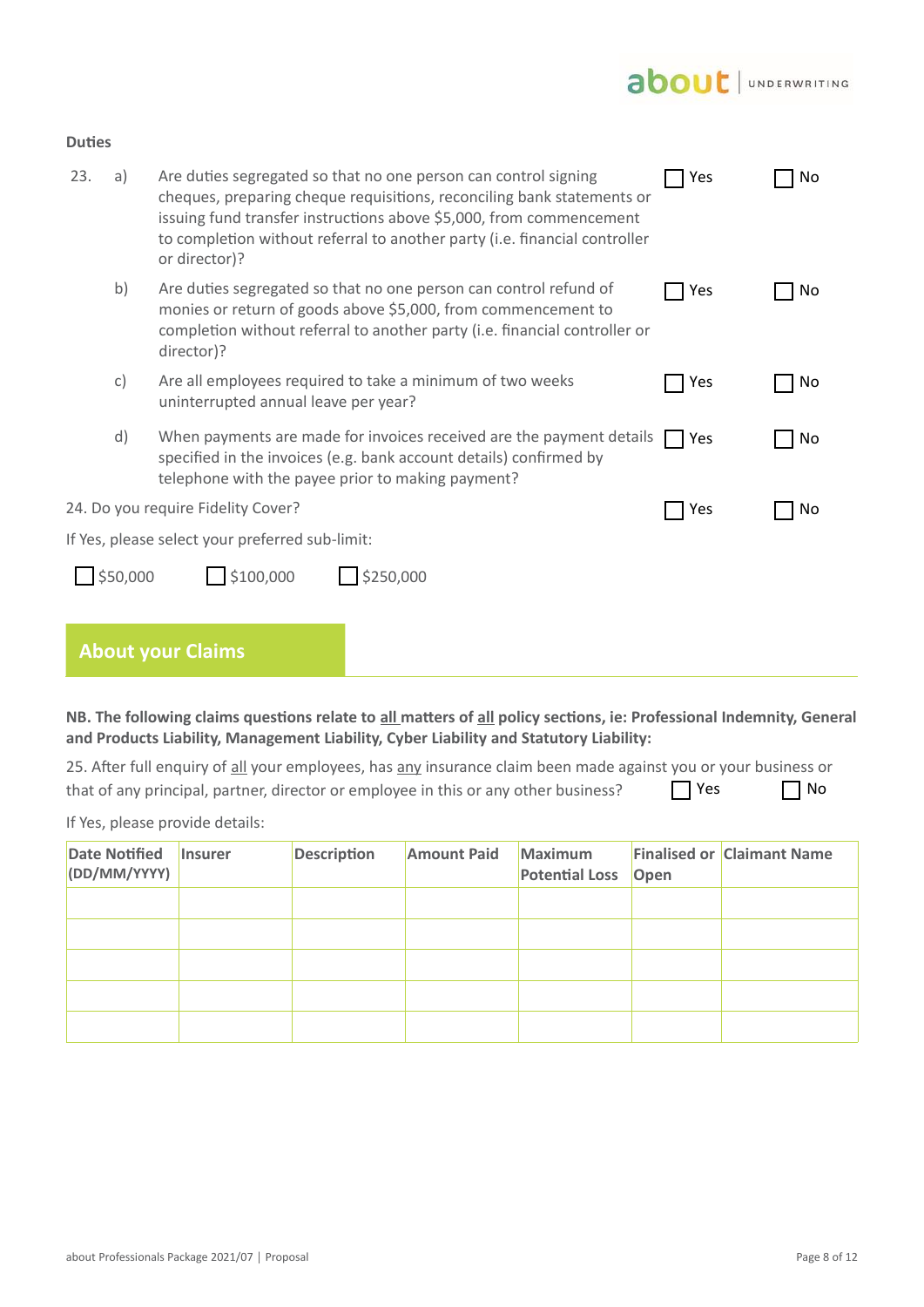

|                                                               |                                  | 26. Are you aware of any circumstances or incidents which may result in a claim being made against you or your<br>business or the business of any principal, partner, director or employee? |                                                       | Yes<br>No        |
|---------------------------------------------------------------|----------------------------------|---------------------------------------------------------------------------------------------------------------------------------------------------------------------------------------------|-------------------------------------------------------|------------------|
| If Yes, please provide details of circumstances or incidents: |                                  |                                                                                                                                                                                             |                                                       |                  |
|                                                               |                                  |                                                                                                                                                                                             |                                                       |                  |
|                                                               |                                  | 27. Have you or any of your employees ever been the subject of any disciplinary proceedings or actions for<br>misconduct in a professional respect whilst in this or any other business?    |                                                       | Yes<br>No        |
| If Yes, please provide details of proceedings or actions:     |                                  |                                                                                                                                                                                             |                                                       |                  |
|                                                               |                                  |                                                                                                                                                                                             |                                                       |                  |
| refused or had any special terms imposed?                     |                                  | 28. Have you, your principals, partners, directors or predecessors in business had insurance declined, cancelled,                                                                           |                                                       | No<br>Yes        |
| If Yes, please provide details:                               |                                  |                                                                                                                                                                                             |                                                       |                  |
|                                                               |                                  |                                                                                                                                                                                             |                                                       |                  |
|                                                               |                                  |                                                                                                                                                                                             |                                                       |                  |
|                                                               |                                  |                                                                                                                                                                                             |                                                       |                  |
| <b>About your cover</b>                                       |                                  |                                                                                                                                                                                             |                                                       |                  |
| proposed?                                                     |                                  | 29. Do you currently have Professional Indemnity insurance in force for the activities for which cover is being                                                                             |                                                       | No<br>Yes        |
| If yes, please provide the following details:                 |                                  |                                                                                                                                                                                             |                                                       |                  |
| <b>Insurer</b>                                                | <b>Renewal Date</b>              | <b>Limit of Indemnity</b>                                                                                                                                                                   | <b>Deductible</b>                                     | Premium          |
|                                                               |                                  | \$                                                                                                                                                                                          | \$                                                    | \$               |
|                                                               |                                  | 30. Please select which Limit of Indemnity is required for Professional Indemnity:                                                                                                          |                                                       |                  |
| $\sqrt{51,000,000}$                                           | 52,000,000                       | 55,000,000                                                                                                                                                                                  | $\frac{1}{2}$ \$10,000,000 $\frac{1}{2}$ \$20,000,000 | Other $\sqrt{s}$ |
|                                                               |                                  | 31. Please select your preferred Deductible for Professional Indemnity:                                                                                                                     |                                                       |                  |
| $\bigcup$ \$1,000                                             | $\Box$ \$2,500<br>$\Box$ \$5,000 | $\Box$ \$10,000                                                                                                                                                                             | $\frac{1}{2}$ \$25,000                                | Other $\sqrt{s}$ |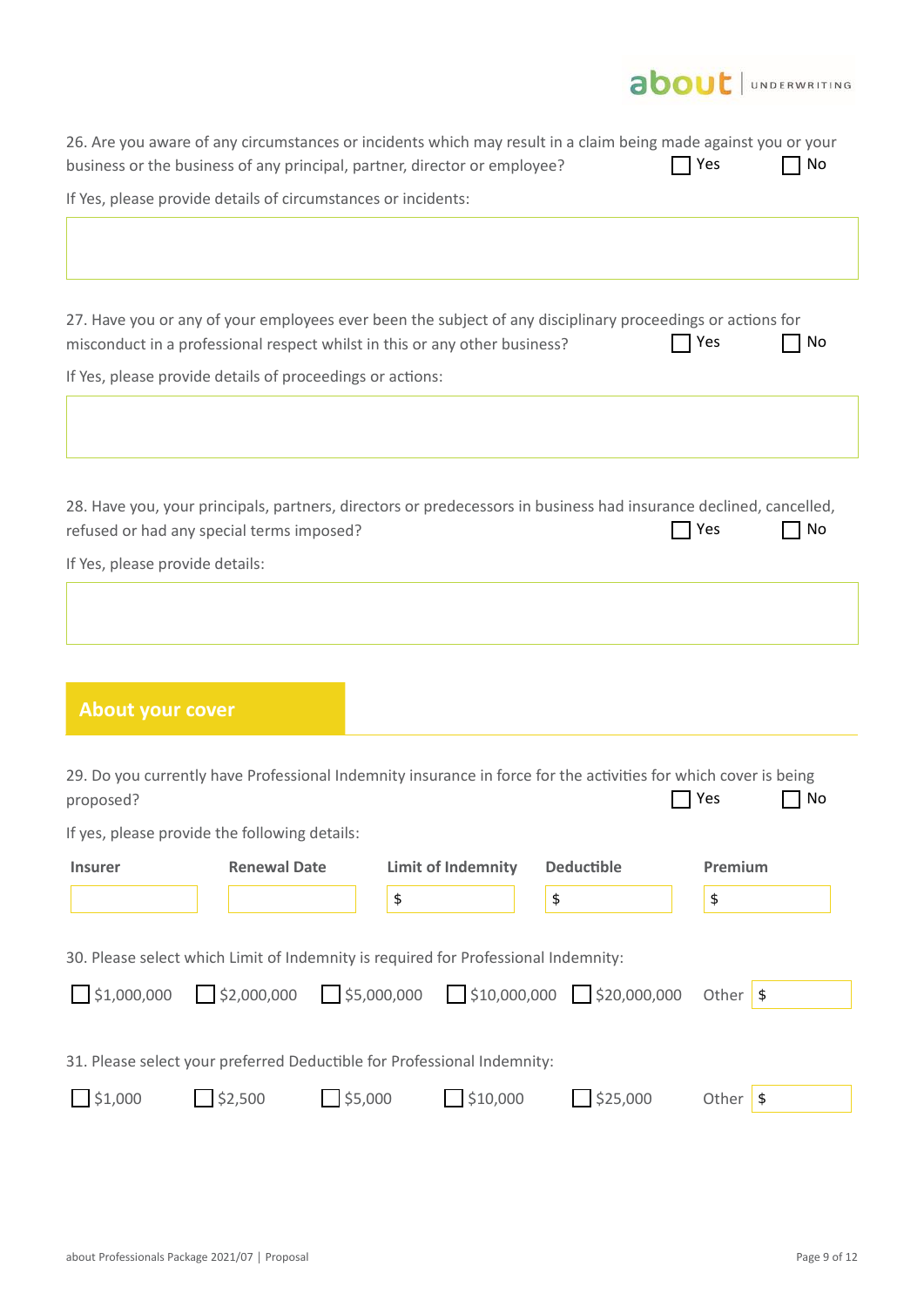## about JUNDERWRITING

## **General and Products Liability Addendum**

|                                                                                     |                                                  | Only complete this section if General and Products Liability cover is required                                                                                                                |          |                    |                  |    |
|-------------------------------------------------------------------------------------|--------------------------------------------------|-----------------------------------------------------------------------------------------------------------------------------------------------------------------------------------------------|----------|--------------------|------------------|----|
| Yes<br>32. Do you require a quotation for General and Products Liability insurance? |                                                  |                                                                                                                                                                                               |          |                    |                  | No |
|                                                                                     | If Yes, please complete the following questions: |                                                                                                                                                                                               |          |                    |                  |    |
|                                                                                     |                                                  | 33. What is your estimated annual turnover (if different to fee income) for the next 12 months? $\$                                                                                           |          |                    |                  |    |
|                                                                                     |                                                  | 34. What are your estimated annual wages for the next 12 months?                                                                                                                              |          |                    | \$               |    |
|                                                                                     |                                                  | 35. Please select which Limit of Indemnity is required for General and Products Liability:                                                                                                    |          |                    |                  |    |
| $\frac{1}{55,000,000}$                                                              |                                                  | $$10,000,000$ $$20,000,000$                                                                                                                                                                   |          |                    | Other $\sqrt{s}$ |    |
|                                                                                     |                                                  | 36. Please select your preferred Deductible for General and Products Liability:                                                                                                               |          |                    |                  |    |
| $\frac{1}{2}$ \$1,000                                                               | \$2,500                                          | $\frac{1}{5}$ \$5,000                                                                                                                                                                         | \$10,000 | $\bigcup$ \$25,000 | Other $\sqrt{s}$ |    |
| <b>Contractors Exposure</b>                                                         |                                                  |                                                                                                                                                                                               |          |                    |                  |    |
|                                                                                     | upcoming period of insurance:                    | 37. Please provide the estimated payroll (wages) for contractors, subcontractors and/or labour hire for the                                                                                   |          |                    |                  |    |
| <b>White Collar:</b>                                                                |                                                  |                                                                                                                                                                                               |          |                    |                  |    |
| Contractors                                                                         | \$                                               | Subcontractors                                                                                                                                                                                | \$       | Labour hire        | \$               |    |
| <b>Blue Collar:</b><br>Contractors                                                  | \$                                               | Subcontractors                                                                                                                                                                                | \$       | Labour hire        | \$               |    |
|                                                                                     |                                                  | 38. Please state nature of work carried out by subcontractors, contractors and/or labour hire:                                                                                                |          |                    |                  |    |
|                                                                                     |                                                  |                                                                                                                                                                                               |          |                    |                  |    |
|                                                                                     |                                                  | 39. Do you ensure that sub-contractors, contractors and/or labour hire have their own General and Products<br>Liability Insurance in place and request certificate of currencies as evidence? |          |                    | Yes              | No |
| <b>Contractual Liability</b>                                                        |                                                  |                                                                                                                                                                                               |          |                    |                  |    |
|                                                                                     |                                                  | 40. Do you assume any liability under contract or hold harmless other parties under contract?                                                                                                 |          |                    |                  |    |
|                                                                                     | If Yes, please provide details:                  |                                                                                                                                                                                               |          |                    | 7 Yes            | No |
|                                                                                     |                                                  |                                                                                                                                                                                               |          |                    |                  |    |
|                                                                                     |                                                  | 41. Do you engage any in-house legal counsel and/or external legal providers to review contractual agreements?                                                                                |          |                    |                  |    |
|                                                                                     | If Yes, please provide details:                  |                                                                                                                                                                                               |          |                    | Yes              | No |
|                                                                                     |                                                  |                                                                                                                                                                                               |          |                    |                  |    |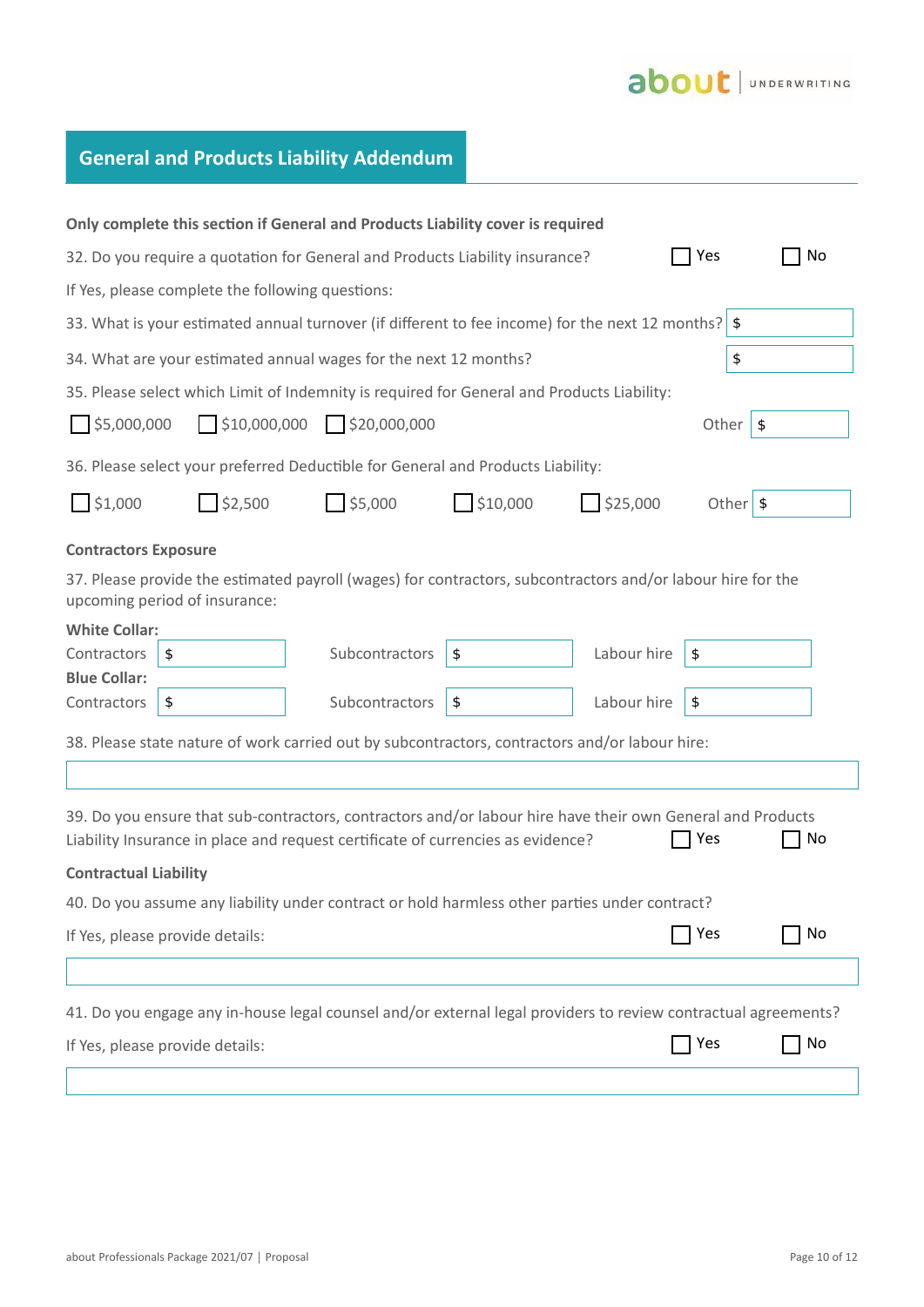

| 42. Do you require cover for goods in care, custody or control in excess of \$100,000? | 7 Yes | No |
|----------------------------------------------------------------------------------------|-------|----|
| a) If Yes, what amount:                                                                | Φ     |    |
| b) What is it for?                                                                     |       |    |
|                                                                                        |       |    |
| 43. Do you perform any hands-on / manual type work?                                    | Yes   | No |
| a) If Yes, what percentage of hands-on / manual type work is undertaken?               |       |    |
| b) Description of hands-on / manual type work undertaken:                              |       |    |
|                                                                                        |       |    |

#### **Additional Information**

If insufficient space to complete questions, please provide at this section: